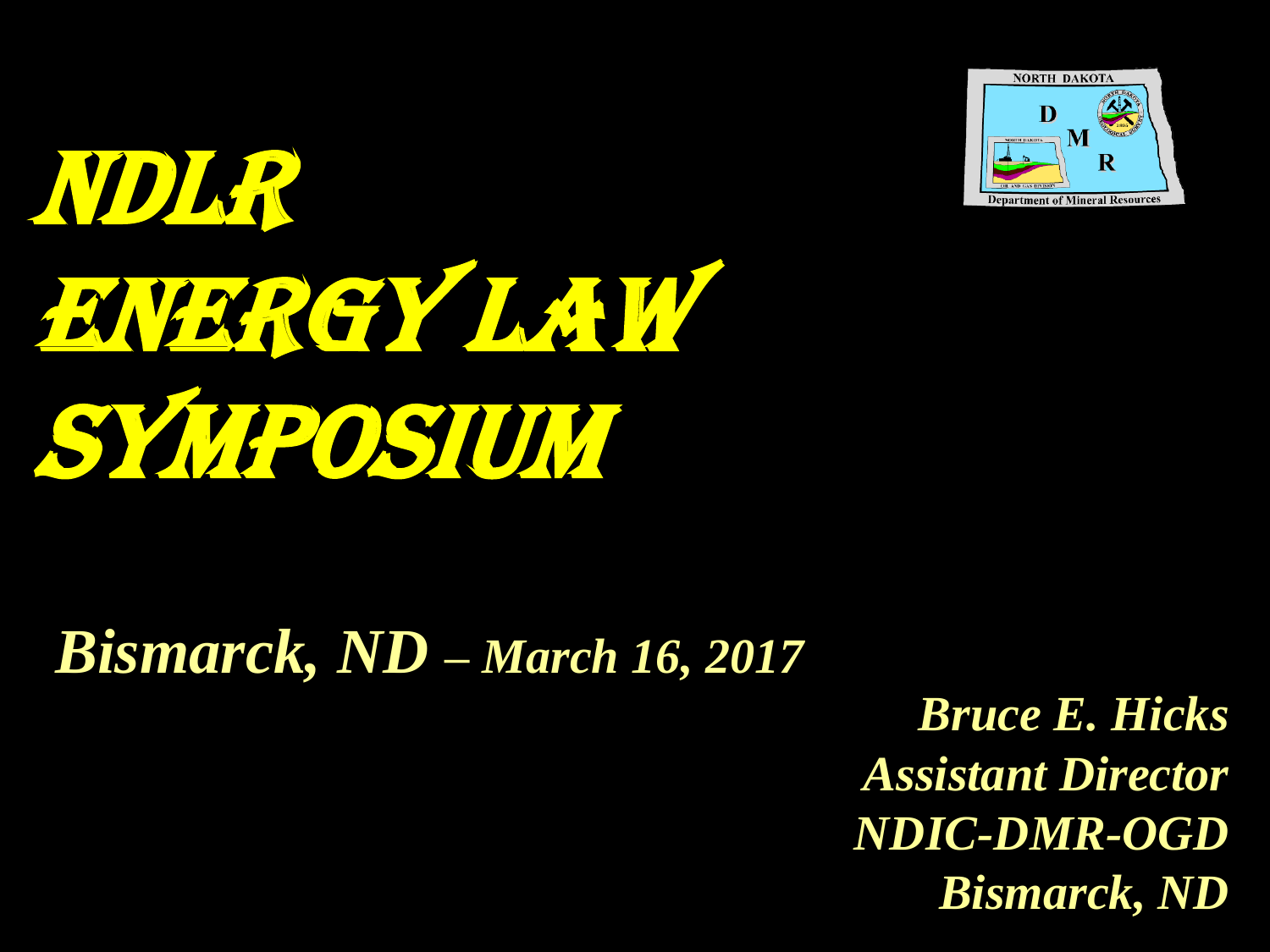#### **North Dakota Department of Mineral Resources**



*https://www.dmr.nd.gov/oilgas/ https://www.dmr.nd.gov/ndgs/*

*600 East Boulevard Ave. - Dept 405 Bismarck, ND 58505-0840 (701) 328-8020 (701) 328-8000*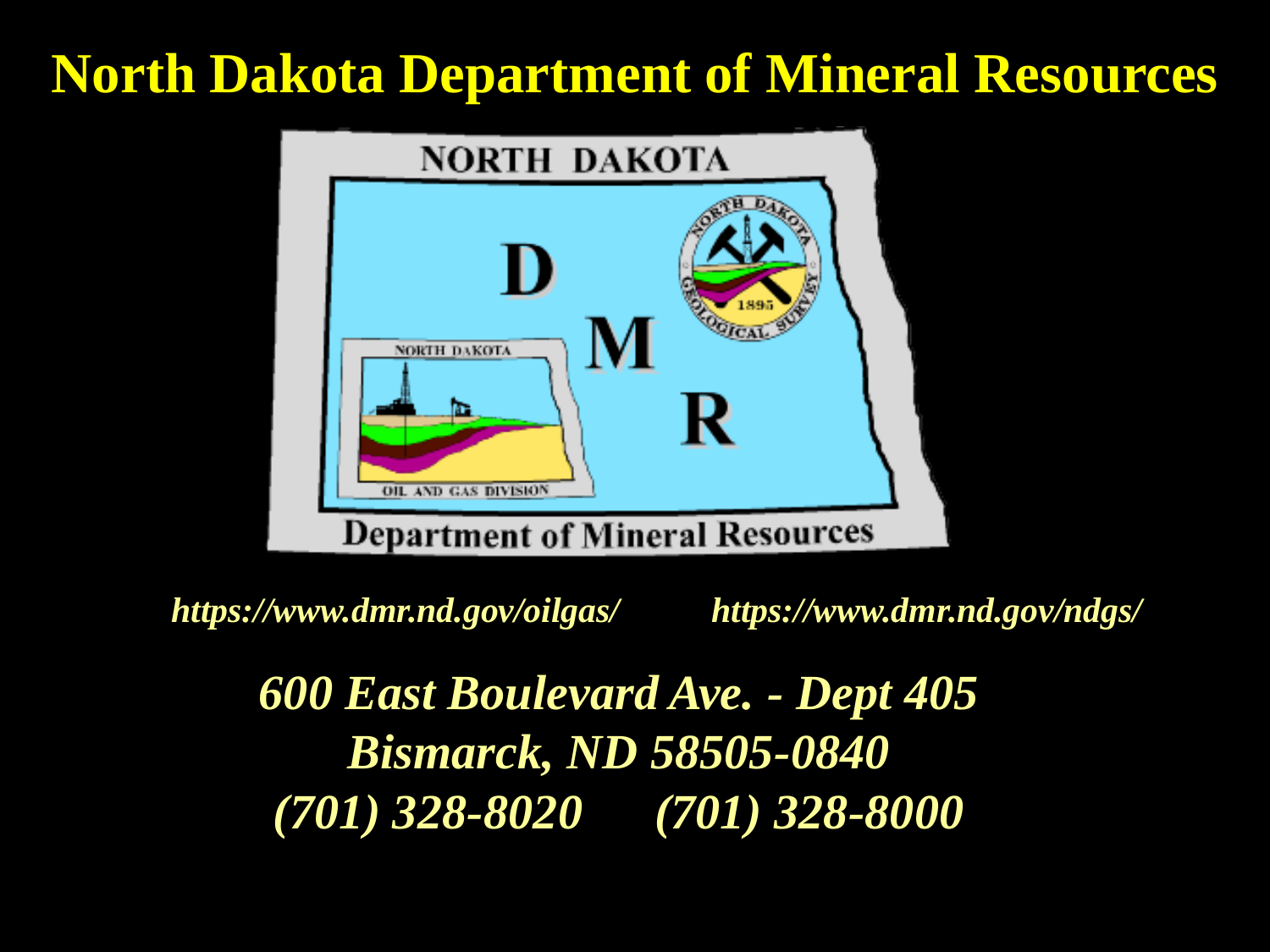**North Dakota Rules Recently Implemented**

#### **Effective 10-01-2016**

• **32 sections of NDAC amended**

#### **Effective 12-08-2016**

- **ICO 27926—heel +toe setbacks**
- **Effective 1-01-2017—held-over by ARC**
- **6 sections of NDAC amended**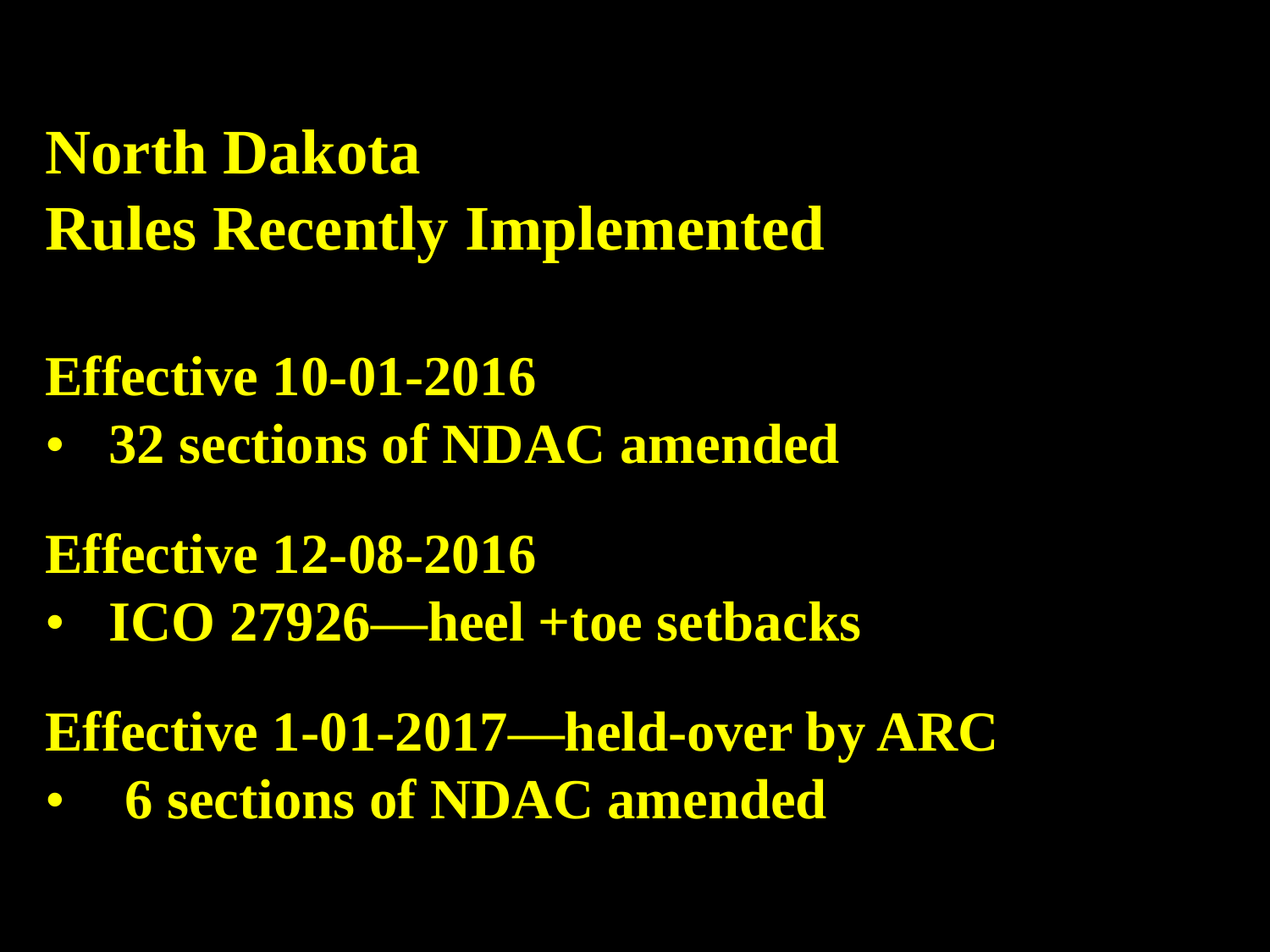### **North Dakota Rules Implemented**

#### **NDAC Ch 43-02-03**

- **-19: up to 12" topsoil (was 8")**
- **-28: SWHF+TP 500' from dwelling**
- **-30: Disclose Root Cause of Leaks**
- **-53 -53.4: SWHF rules + bond**
- **-90: Appl pays f/cont case notice > \$50**
- **-90.2: Hearing officer strike settlement terms from rec**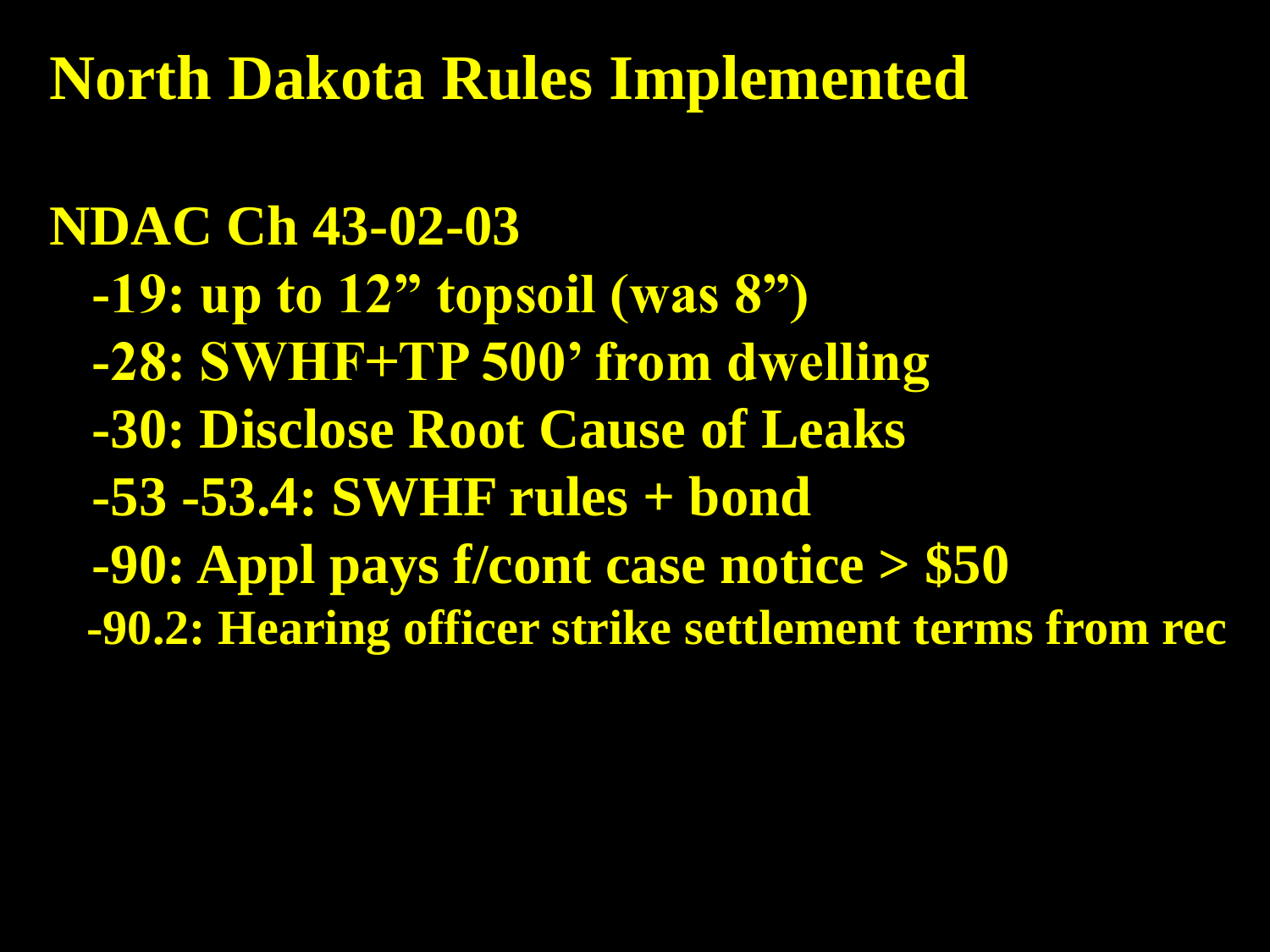**North Dakota Rules Implemented**

### **NDAC Ch 43-02-05 (UIC rules) -07: Need Director approval if move inj pkr**

# **NDAC Ch 43-02-08 -03: Stripper well determination**

- **Allows SI in qualifying period**
	- **If not capable of stripper well threshold**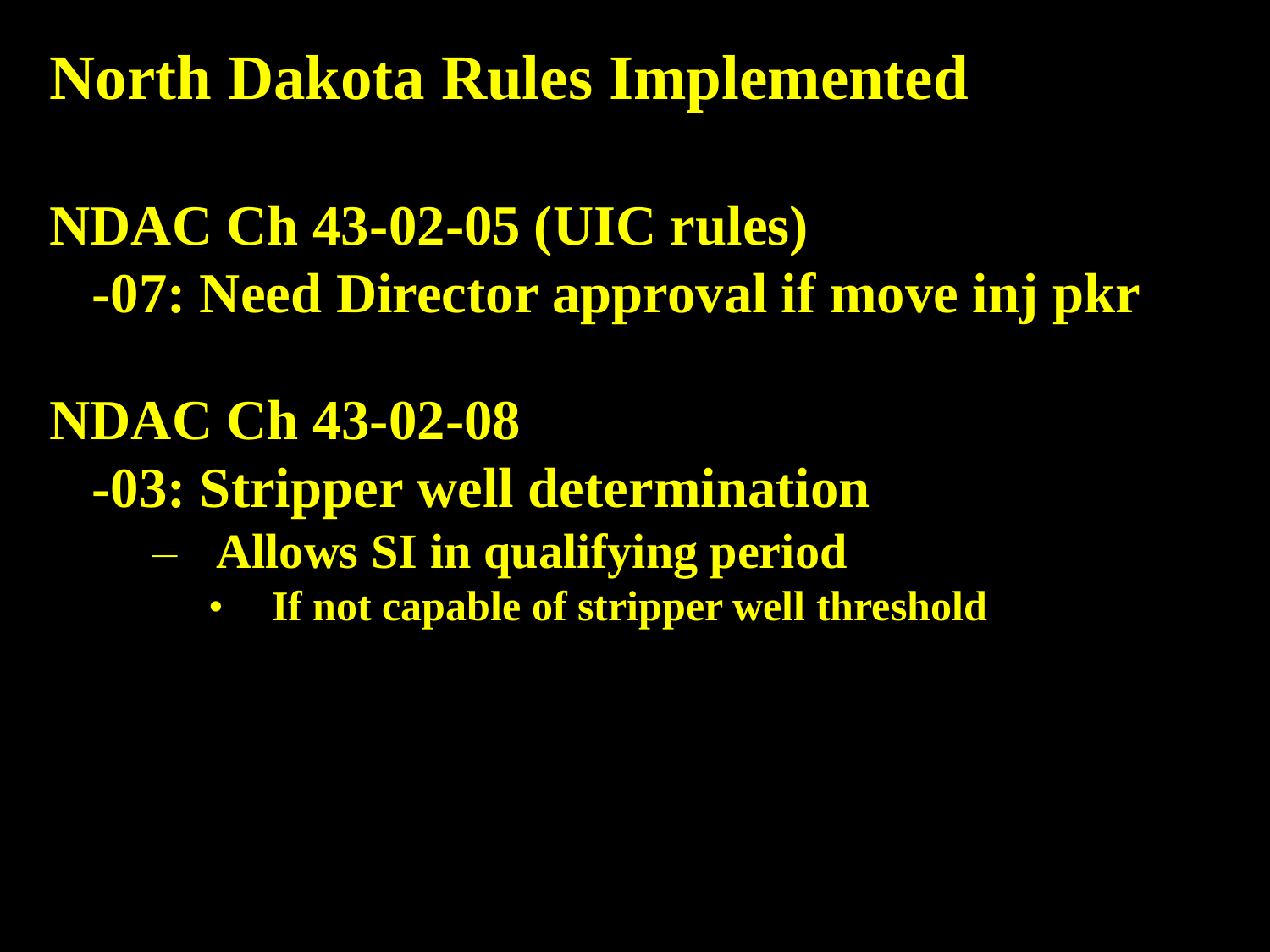## **North Dakota Rules Implemented**

**ICO 27926—heel+toe setbacks—eff 12-8-16**

- **Amends 200' H+T setback of Bak orders**
	- **150' at csg shoe (heel)**
	- **50' if cemented liner in lateral**
		- **Frac out toe (wet shoe) requires 100' setback**
	- **100' if utilize swell pkrs**
		- **Must have swell pkr btn 1 st frac stage & TD**
	- **150' if open hole**
		- **No operators currently complete open hole**

• **Amend permitted wells with Sundry Notice**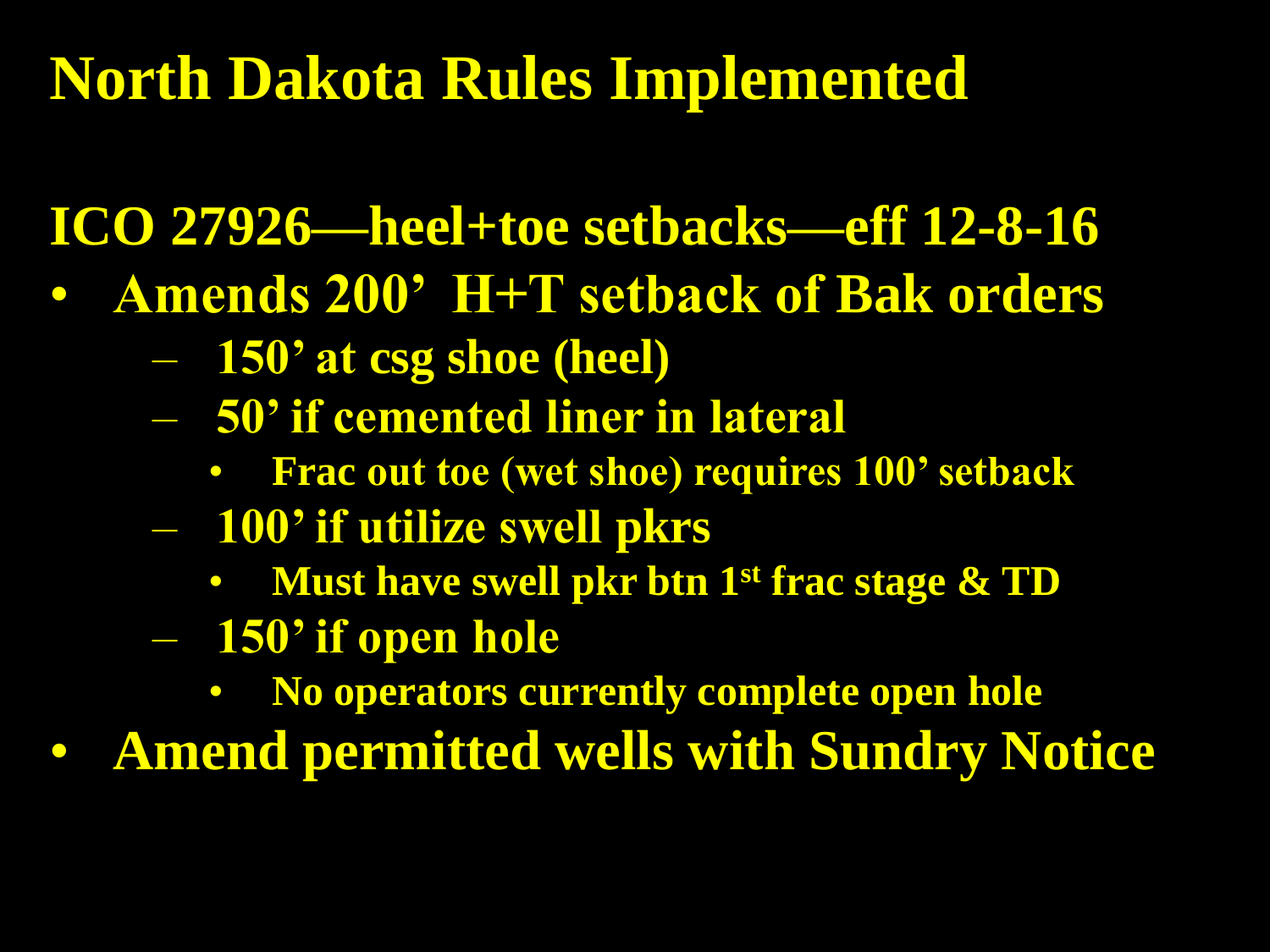#### **NDAC 43-02-03-15**

- **Pipeline bonding**
	- **HB 1358 (4-20-15) required pipeline bonding**
	- **Crude oil and prod water pipelines only**
	- **Bond pipelines in use after 4-19-15**
	- **\$50,000 one pipeline**
	- **\$100,000 multiple pipelines**
	- **File bond by 7-1-17**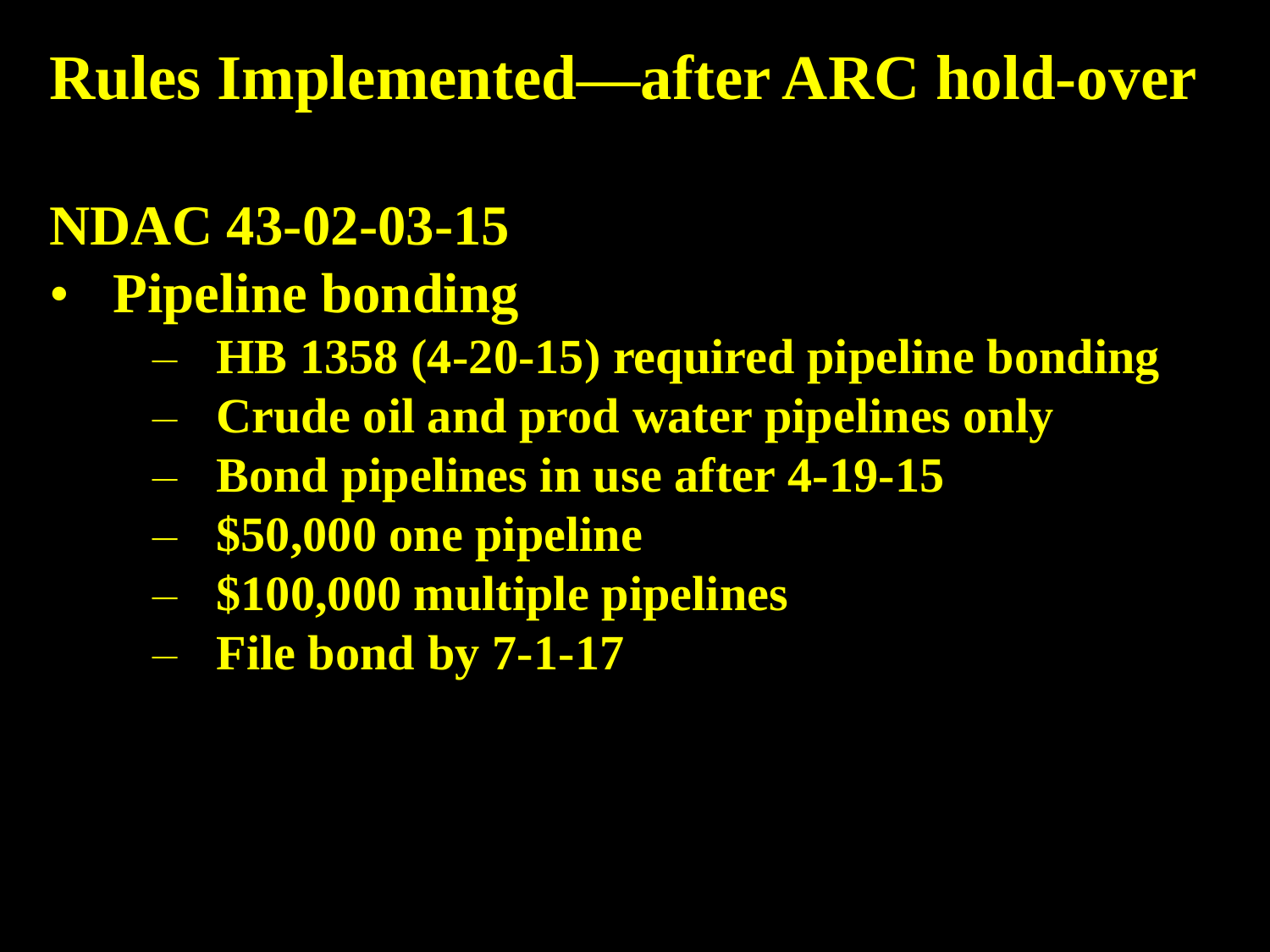#### **NDAC 43-02-03-29**

- **Gas pipeline rules**
	- **Removed from Sec 29.1 after ARC hold-over**
		- **HB 1358 did not pertain to gas pipelines**
	- **No additional gas pipeline regs**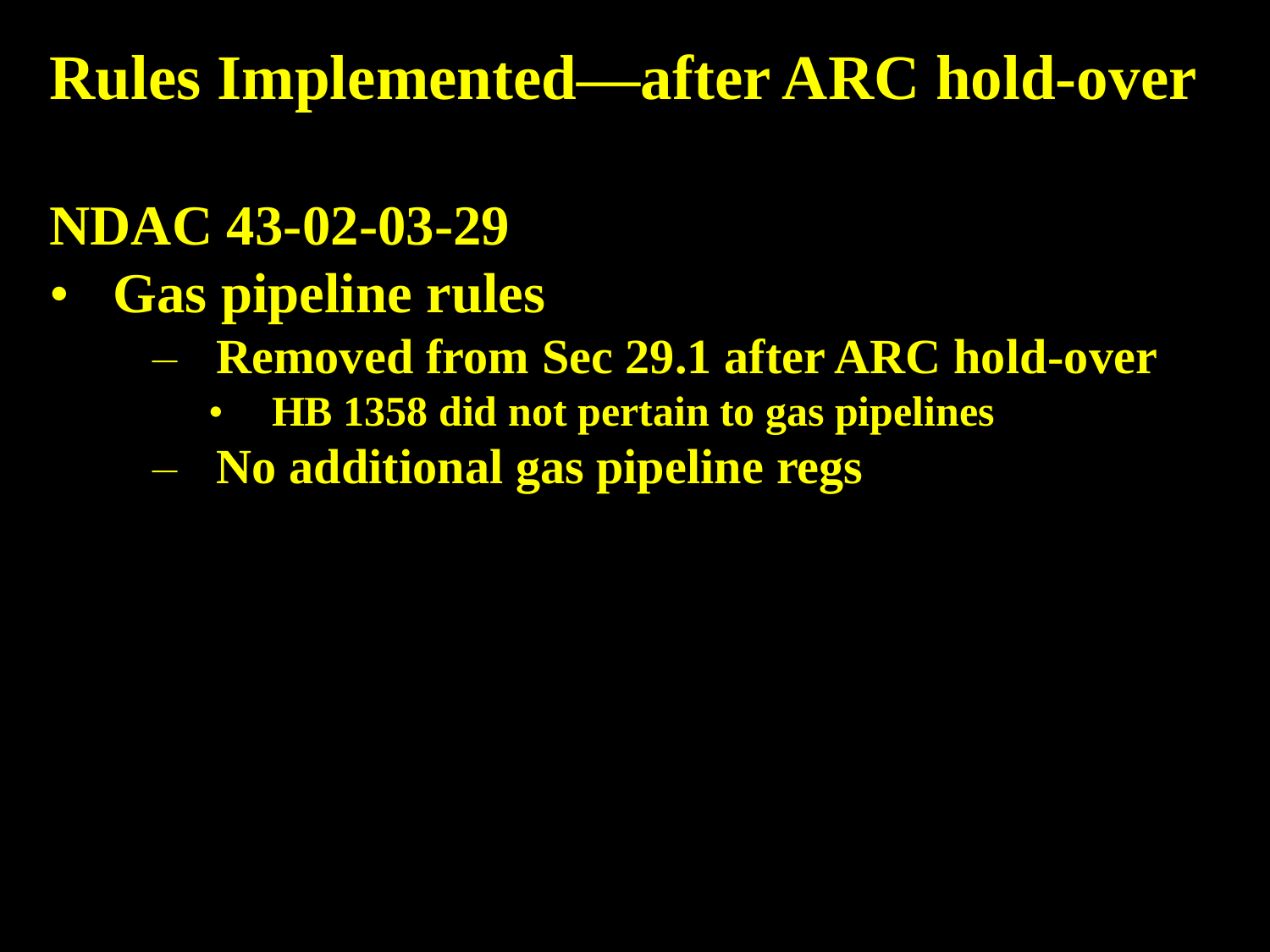#### **NDAC 43-02-03-29.1**

- **Crude oil and prod water pipeline rules**
- **Notice to Director prior to new construction**
- **Design and construction requirements**
- **Reclamation**
- **Third party inspector must oversee construction**
- **Above ground equipment > 500' to dwelling**
- **GIS info must be submitted to Commission**
	- **Press, fluid type, depth, in-service date, monitoring**
- **Operating requirements**
- **Leak protection, detection, and monitoring**
- **Pipeline integrity, repair, abandonment**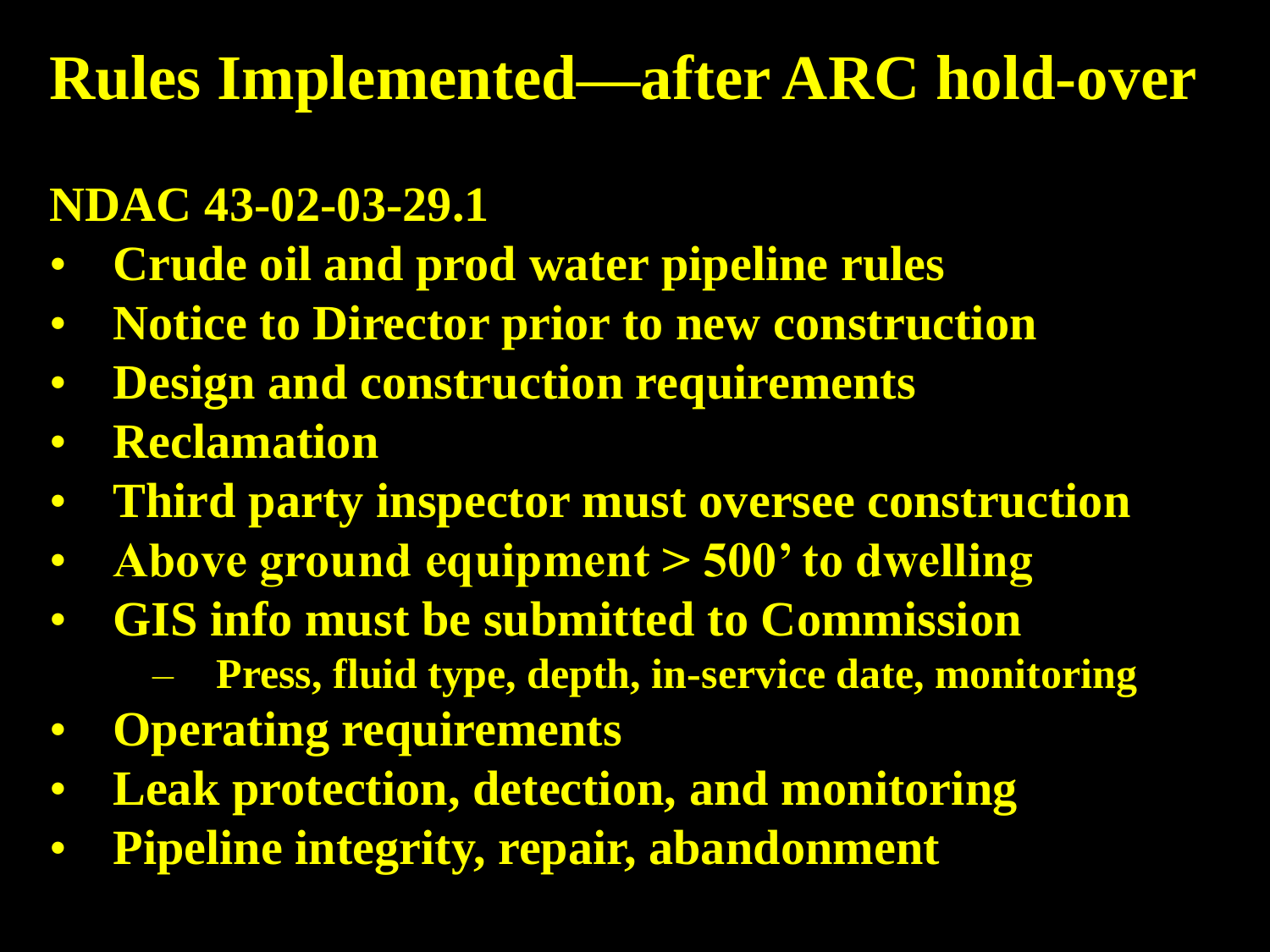#### **NDAC 43-02-03-49, -51.3, -53.3**

- **Perimeter berms around tanks and TPs**
	- **Comm to notify operator on sites requiring berms**
	- **Construct 6" berm in 180 days**
	- **Director may grant time extension**
	- **Director may grant modification to rule**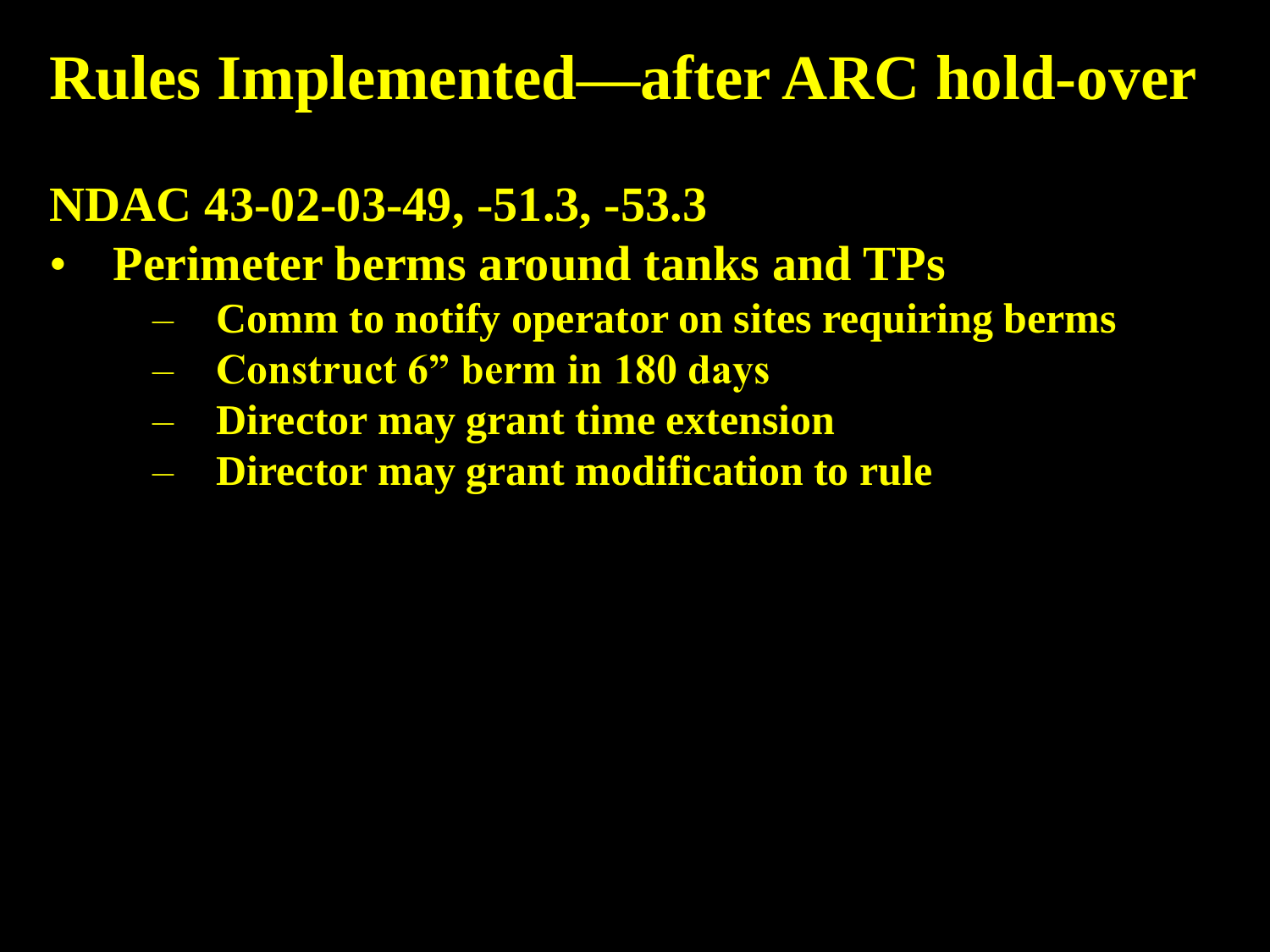